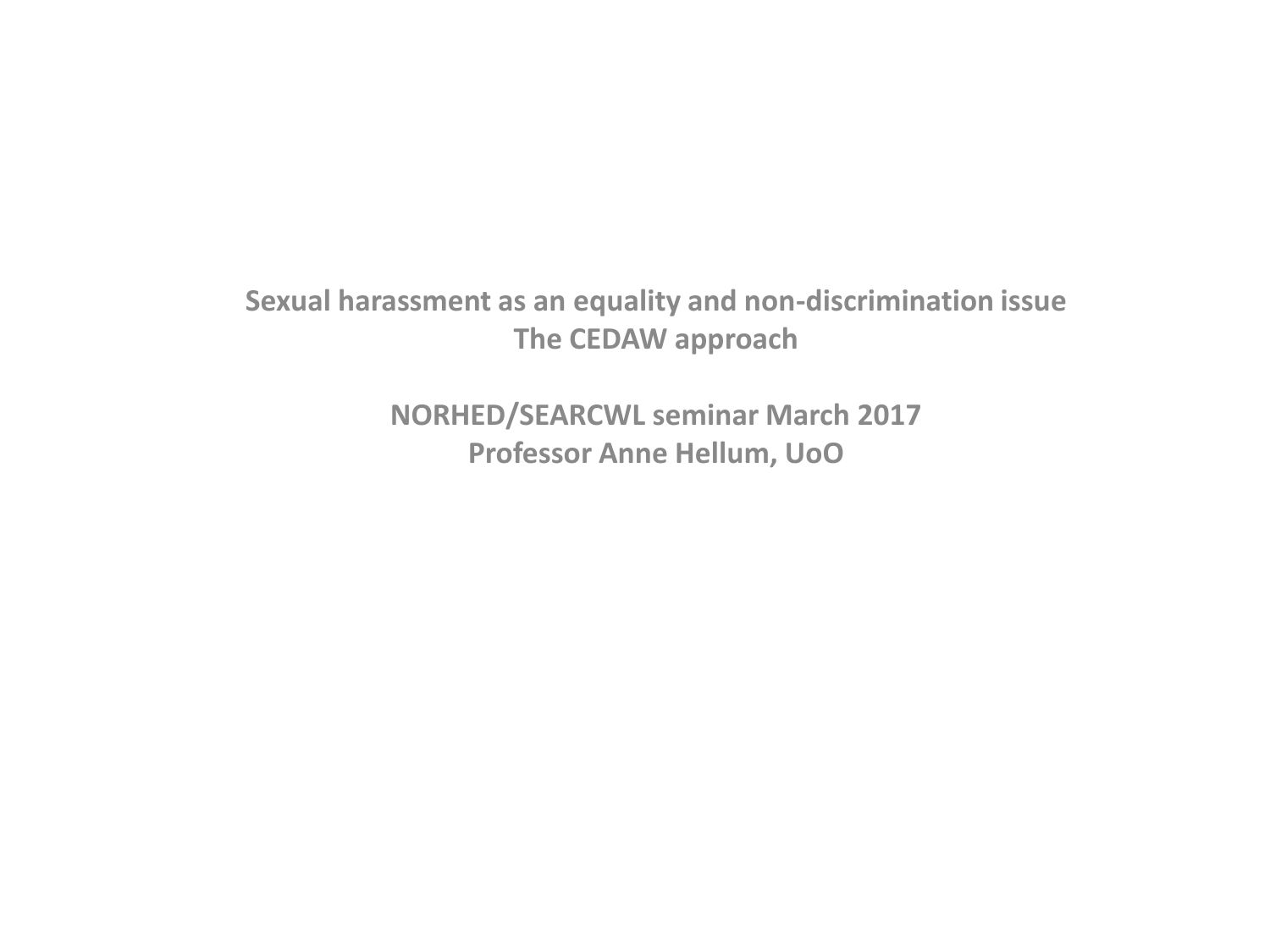The Convention on the Elimination of All Forms of Discrimination against women, 1979

- Prohibits all forms of discrimination against women
- Ratified by 189 states
- Zimbabwe, Kenya, Malawi, Zambia and Norway has ratified the Convention without reservations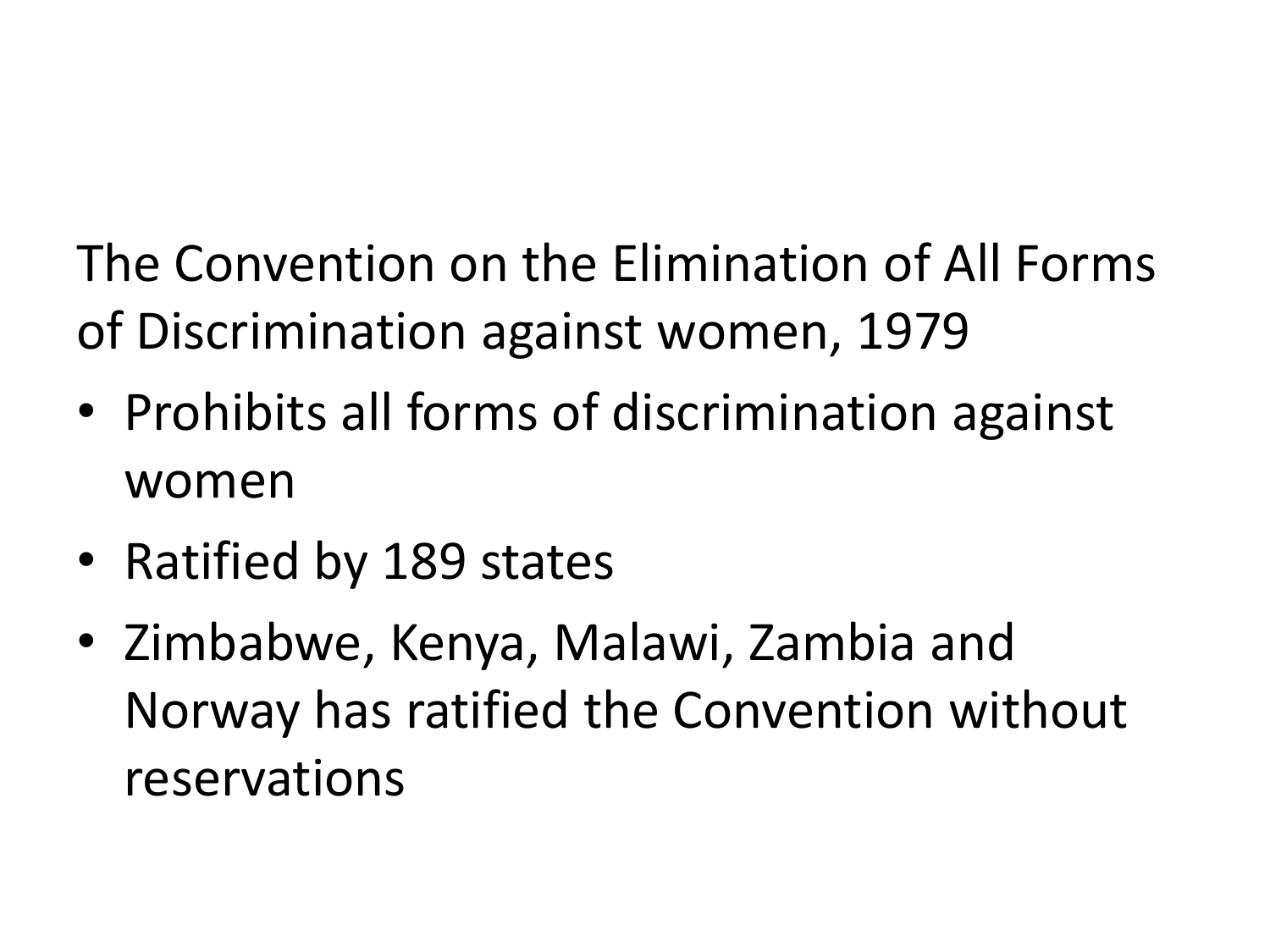#### State obligation to prohibit discrimination

- States are obliged to incorporate the principle of gender equality and non-discrimination in constitutions, pass equality and non-discrimination laws and remove discriminatory laws
- States are obliged to ensure that gender equality and non-discrimination legislation is effectively sanctioned
	- Complaint procedures must be in place
	- Complaint procedures must accessible
	- Remedy for victims of discrimination/harassment
	- Sanctions for perpetrators of discrimination law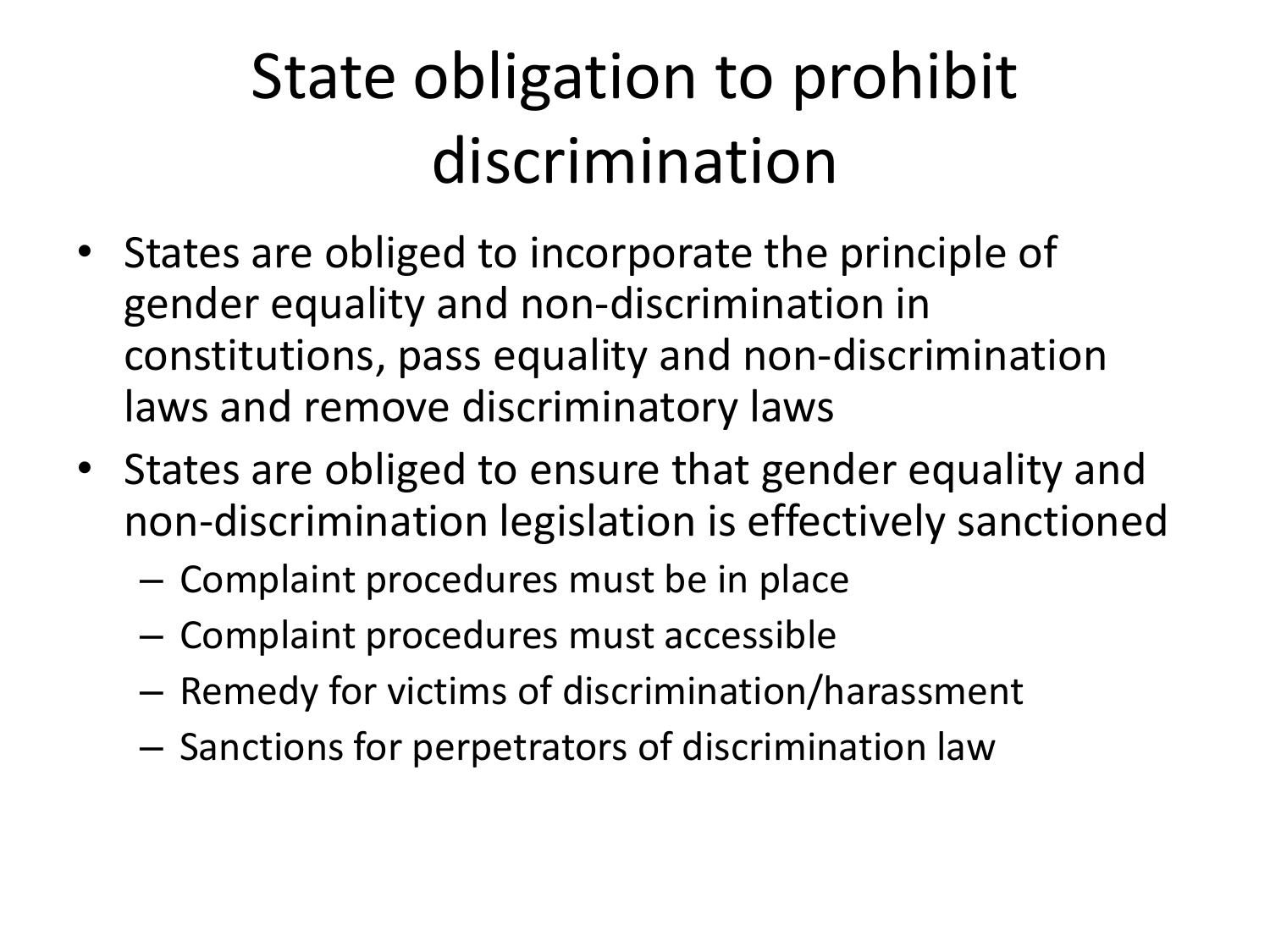### What is discrimination

#### • **CEDAW Article 1**

For the purposes of the present Convention, the term "discrimination against women" shall mean any distinction, exclusion or restriction made on the basis of sex which has the effect or purpose of impairing or nullifying the recognition, enjoyment or exercise by women, irrespective of their marital status, on a basis of equality of men and women, of human rights and fundamental freedoms in the political, economic, social, cultural, civil or any other field.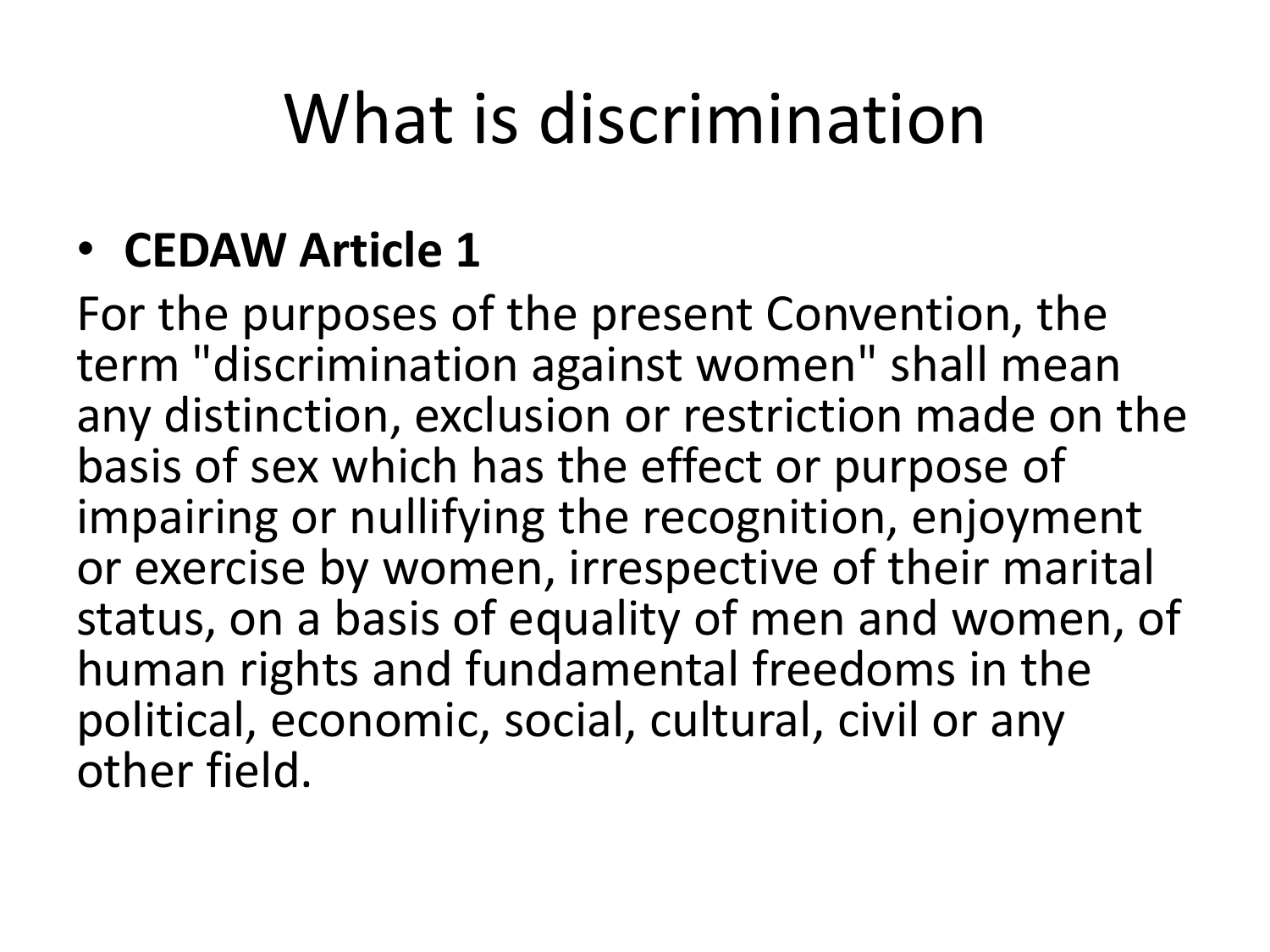Sexual harassment a form of discrimination against women

- General Recommendation 19 was issued by the CEDAW Committee (1992) defines sexual harassment as a form of discrimination:
- Para 1: « Gender based violence is a form of discrimination against women that seriously inhibits women's ability to enjoy rights and freedoms on a basis fo equality with men»
- Para 6. « It includes acts that inflict physical, mental or sexual harm or suffering, threats acts, coercion and other deprivations of liberty»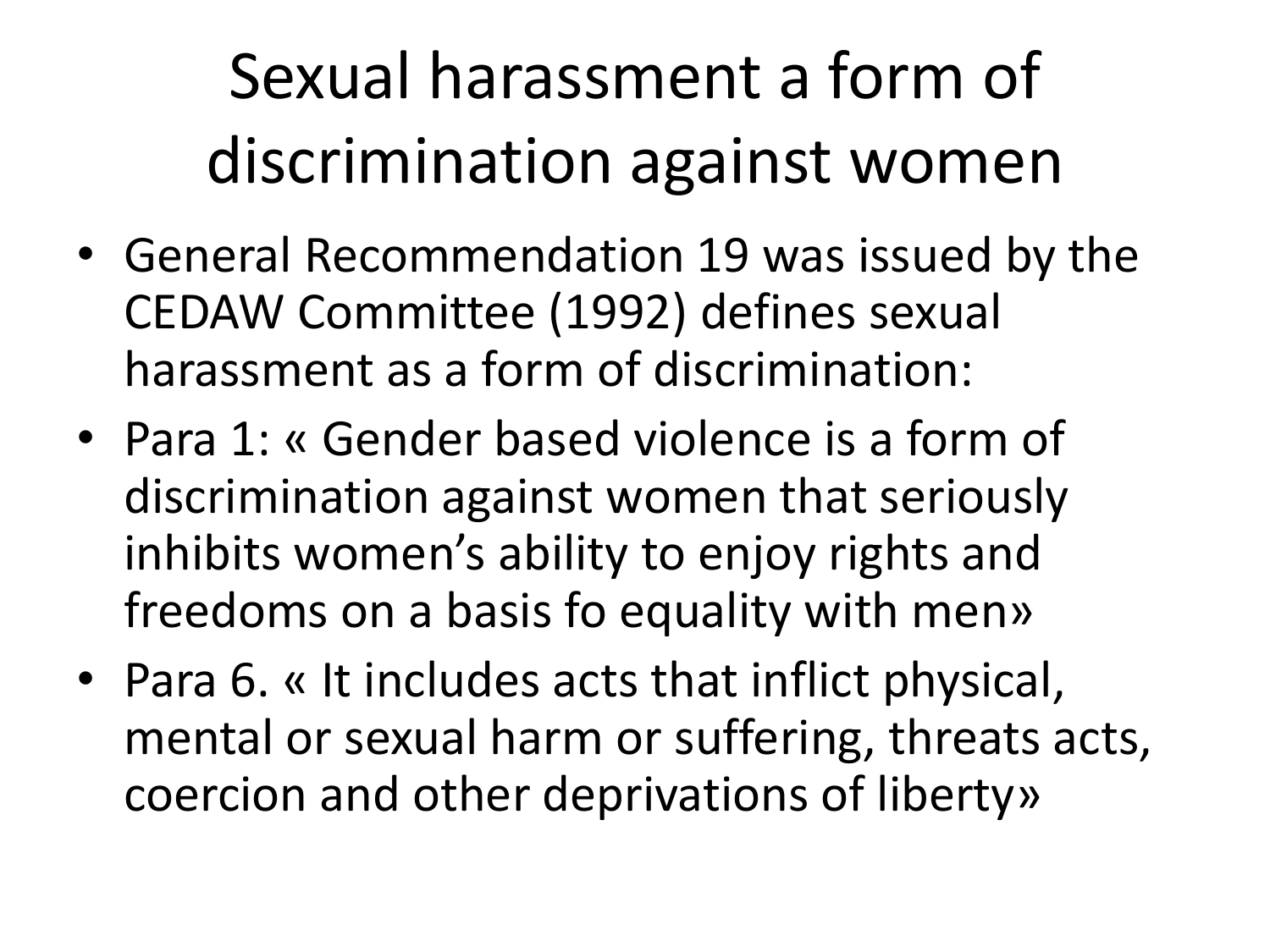- Para 18. «Sexual harassment includes such unwelcome sexually determined behaviour as physical contact and advances, sexually coloured remarks, showing pornography and sexual demand, whether by words or action. Such conduct can be humiliating and may constitute a health and safety probem; it is discriminatory when a woman has reasonable grounds to believe that her objection would disadvantage her in connection with the employment, including recruitment or promotions, or when it creates a hostile working environment.»
- Para 24, (i) States parties should take «Effective legal measures, including penal sanctions, civil remedies and compensatory provisions to protect women against all kinds of violence, including inter alia violence and abues in the family, sexual assault and sexual harassment in the workplace.»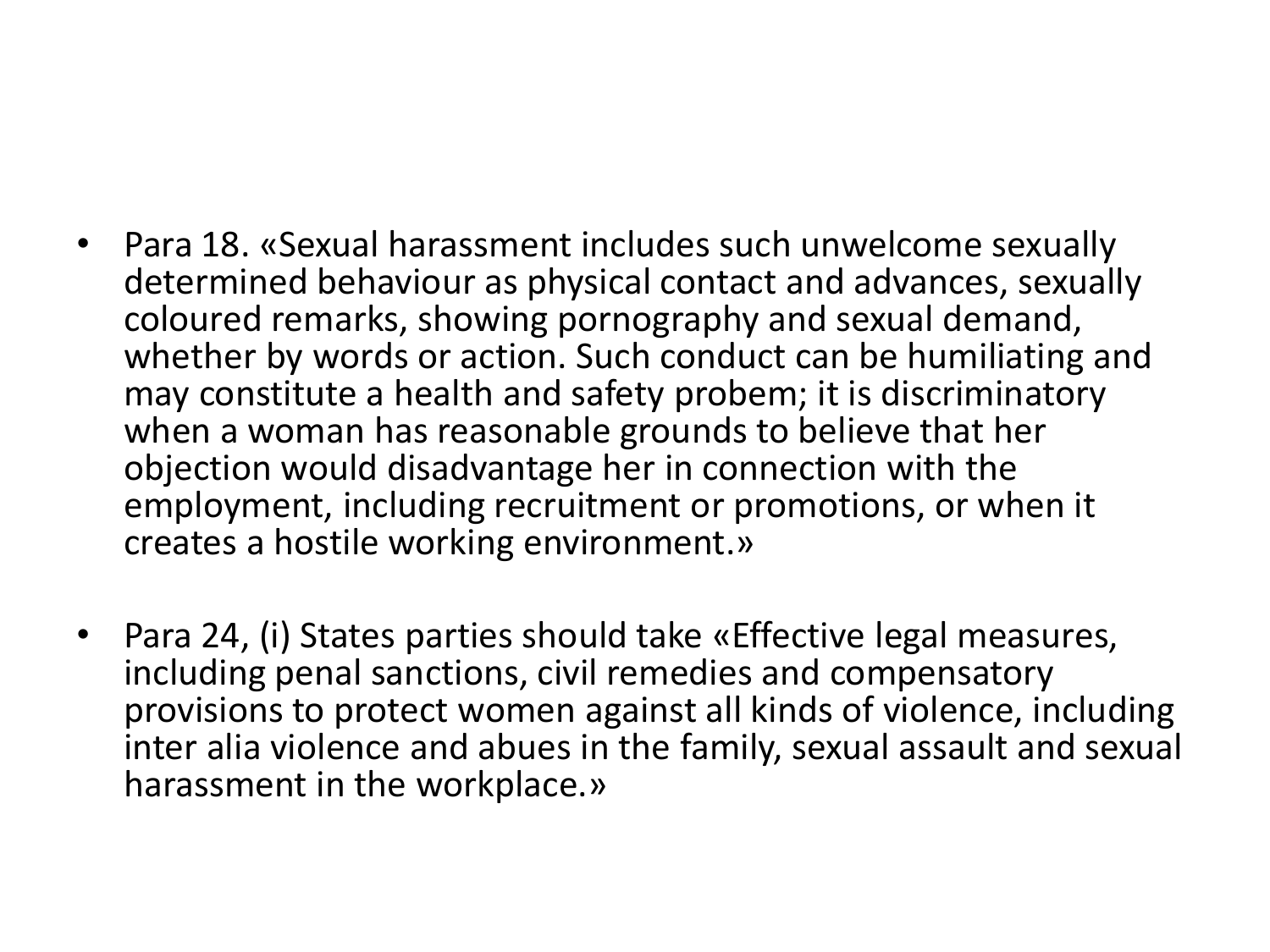## Sexual harassment in institutions of higher learning

- States that have ratified the CEDAW are obliged to put in place legal measures that respects, protects and fullfills women's right to protection against sexual harassment
- States are obliged to ensure that such measures are put in place in workplaces and educational institutions
	- Public and private educational institutions
	- Staff and students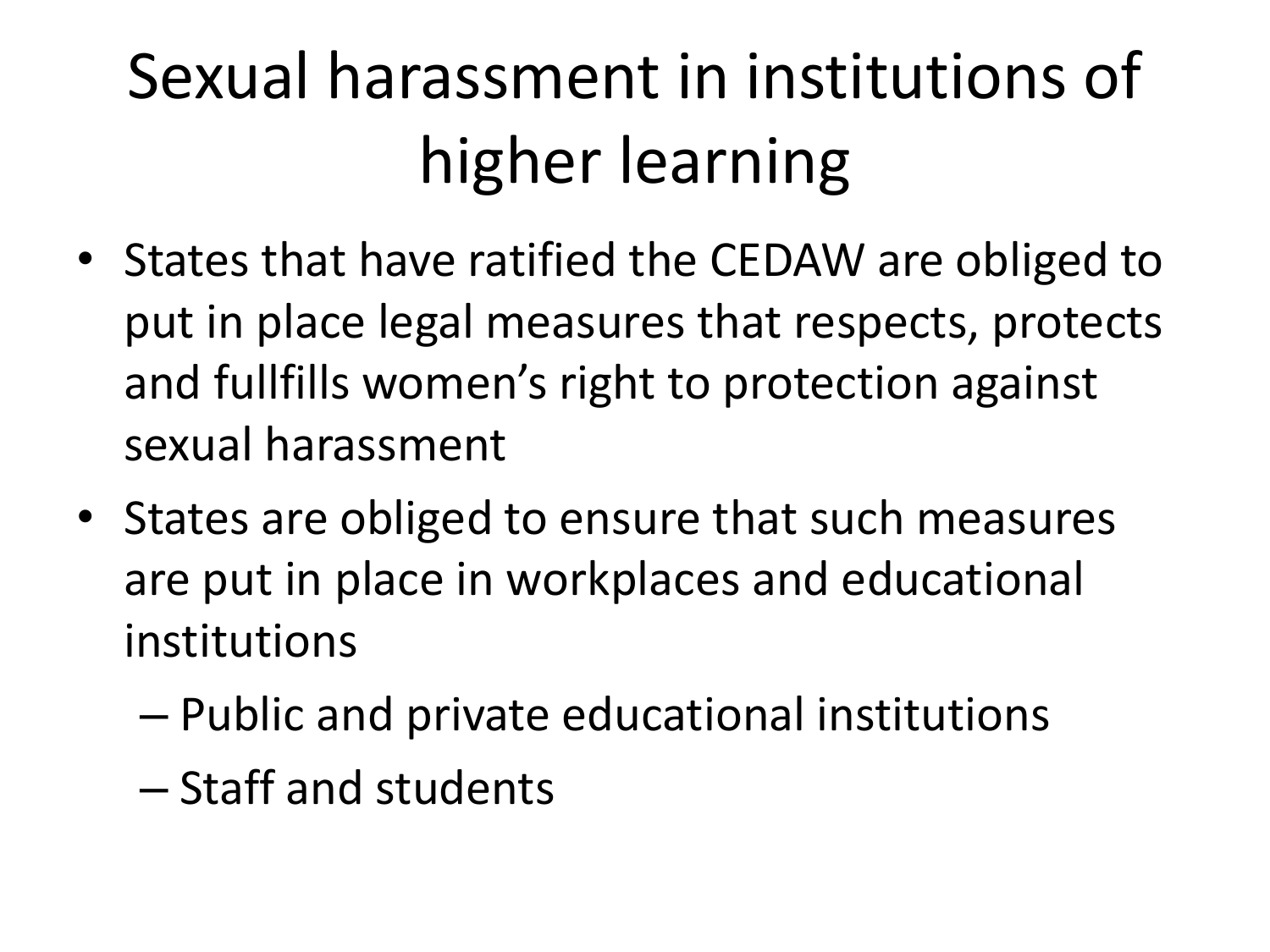#### The obligation to respect and protect

- The obligation to respect and protect implies that the state:
	- Put effective legal measures in place
		- Anti-discrimination law, labour law and criminal law must prohibit sexual harassment
		- Reparation for victims and sanctions of perpetrators
		- Access to have a case heard by independent complaint mechanism
			- Contested issue in many countries whether low threshold equality and anti-discrimination bodies should have the competancy to address sexual harassment

-CEDAW Committee's critque of the Gender Equality Act, Norway's 8th and 9th periodic report. The Committee recommends that the State should consider empowering the Discrimination Ombud or Appeals Board to entertation cases concerning sexual harassment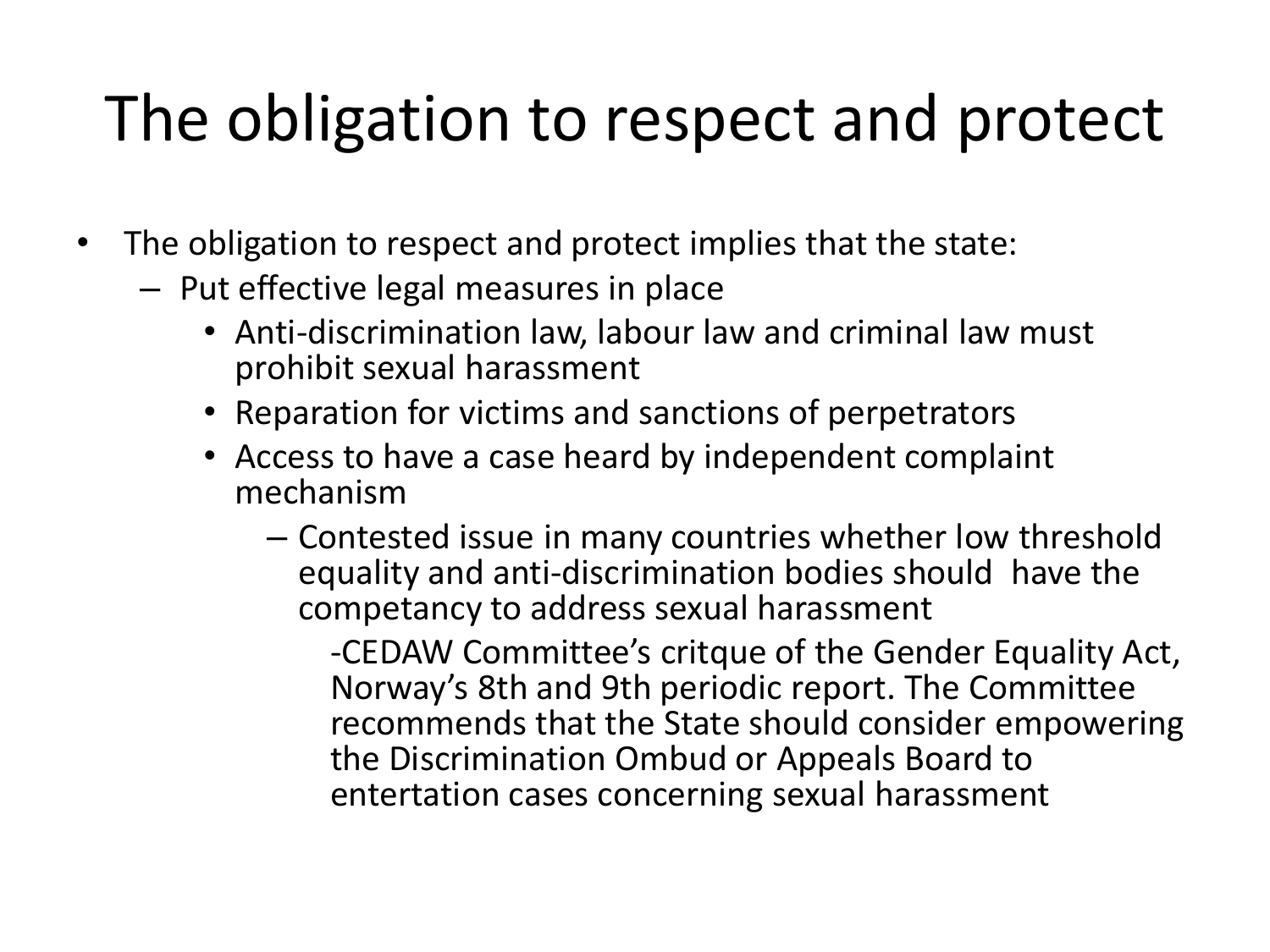# The obligation to fullfill

- Negative measures to respect and protect individuals that have been victims of sexual harassment is not sufficient
- Positive proactive and preventive measures are required
- States are obliged to put in place:
	- National gender policies encompassing proactive and preventive measures concerning sexual harassmen
	- University policies addressing sexual harassment of employees and student
		- Code of conduct forbidding sexual harassment
		- Independent individual complaint procedure
		- Legal and psychological councelling for victims
		- Reparation for victims and sanctions for perpetrators
		- Campaigns to changes attitudes
		- Integrate information about sexual harassment in curriculum